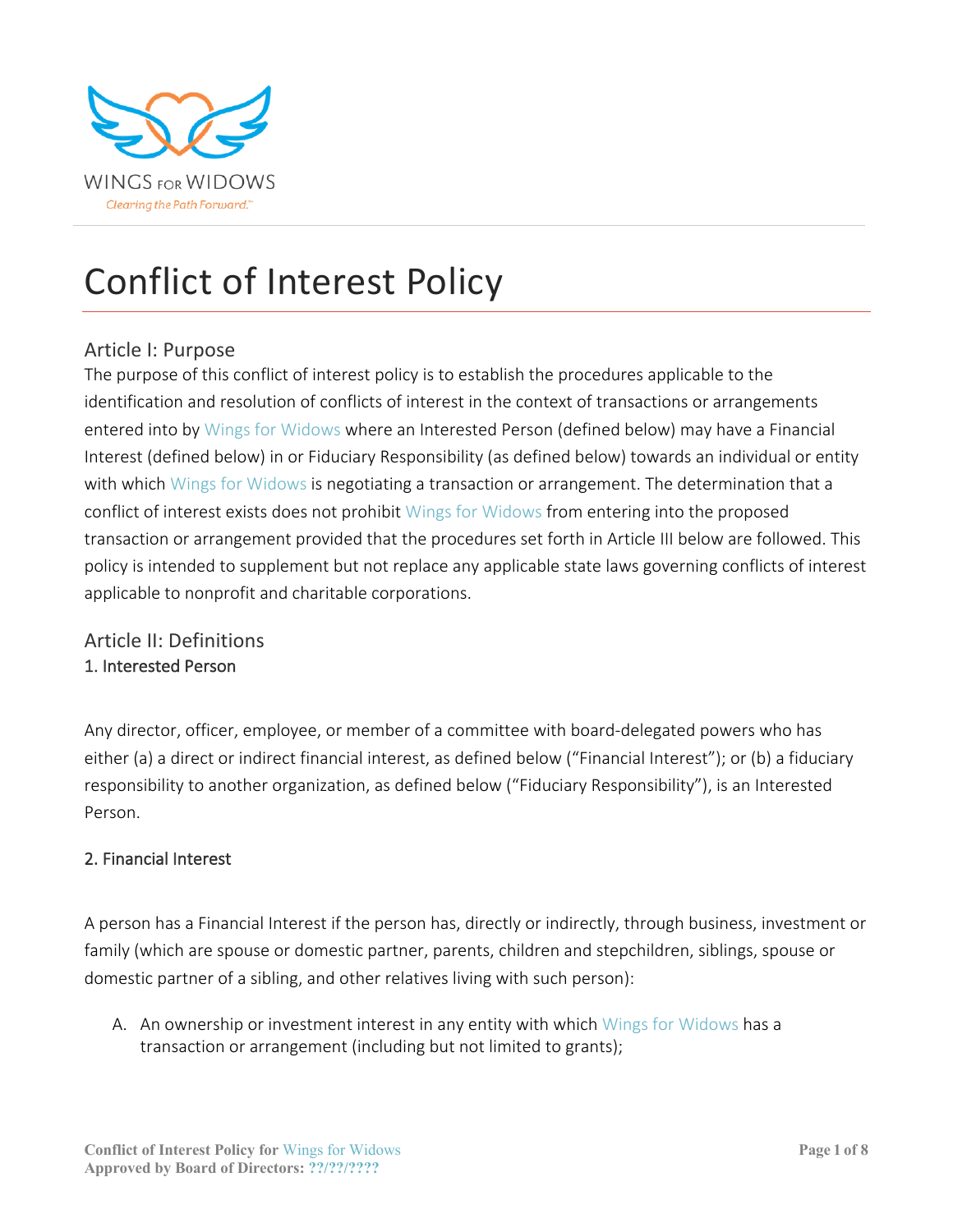- B. A compensation arrangement with Wings for Widows (other than for services as an officer, director, or employee) or with any entity or individual with which Wings for Widows has a transaction or arrangement (including but not limited to grants);
- C. A potential ownership or investment interest in, or compensation arrangement with, any entity or individual with which Wings for Widows is negotiating a transaction or arrangement (including but not limited to grants); or
- D. Other than an arm's-length relationship with prospective or actual grantees relative to the design of specific projects, preparation of specific proposals and review and oversight of funded projects, and Wings for Widows' related activities.

Compensation includes direct and indirect remuneration as well as gifts or favors that are substantial in nature. Gifts and favors include any gratuitous service, loan, discount, money or article of value, but does not include loans from financial institutional on customary terms, articles of nominal value ordinarily used for sales promotion, ordinary "business lunches" or reasonable entertainment consistent with local social or business customs.

A Financial Interest is not necessarily a conflict of interest. Under Article III, Section 2, a person who has a Financial Interest may have a conflict of interest only if the board or appropriate committee decides that a conflict of interest exists.

#### 3. Fiduciary Responsibility

A person has a Fiduciary Responsibility towards an organization or individual if he or she:

- A. Occupies a position of special confidence towards such organization or individual;
- B. Holds in trust property in which another person has the beneficial title of interest, or who receives and controls the income of another; or
- C. Has a duty of loyalty or duty of care to an organization (by virtue of serving as an officer or director of an organization or other position with similar responsibilities). A duty of loyalty requires the person to refrain from dealing with the organization on behalf of a party having an interest adverse to the organization and refrain from competing with the organization. A duty of care requires the person to discharge his or her duties in good faith and in a manner he or she reasonably believes to be in the best interests of the organization.

A Fiduciary Responsibility is not necessarily a conflict of interest. Under Article III, Section 2, a person who has a Fiduciary Responsibility may have a conflict of interest only if the board or appropriate committee decides that a conflict of interest exists.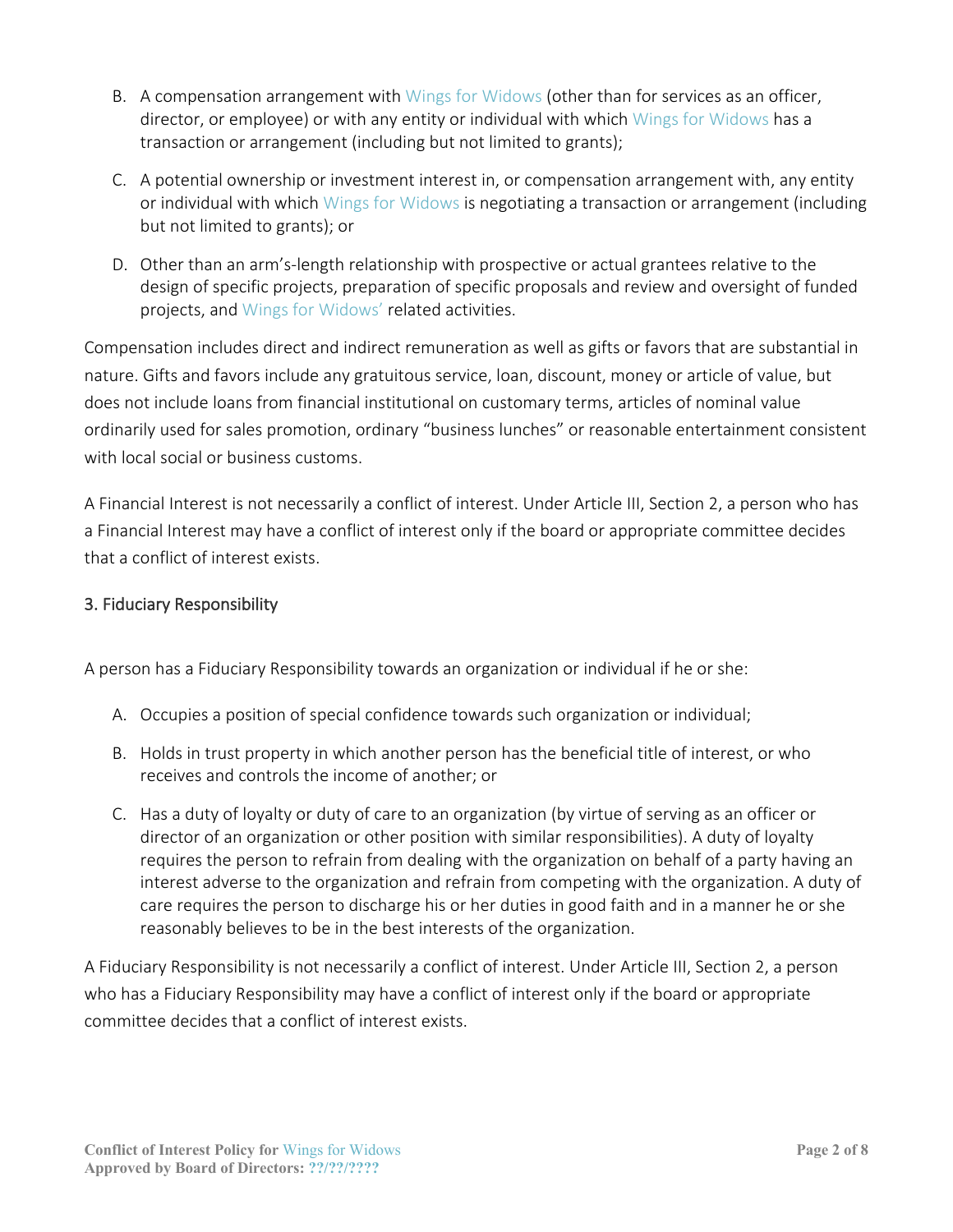## Article III: Procedures 1. Discharge of Duties

It is the responsibility of each director, officer, employee, and member of a committee with boarddelegated powers to discharge his or her duties as a director, officer, employee, or committee member in good faith, in a manner the person reasonably believes to be in the best interests of Wings for Widows, and with the care an ordinarily prudent person in a like position would exercise under similar circumstances.

#### 2. Duty to Disclose

In connection with any actual or possible conflicts of interest, an Interested Person must disclose the existence and nature of his or her Financial Interest or Fiduciary Responsibility and all material facts to the directors and members of committees with board-delegated powers considering the proposed transaction or arrangements. If an employee, the disclosure can be made to the employee's supervisor, who will communicate the disclosure to the directors and members of committees with boarddelegated powers considering the proposed transaction or arrangements. Such disclosure shall be made as soon as the conflict of interest is known to the Interested Person.

#### 3. Determining Whether a Conflict of Interest Exists

After disclosure of the Financial Interest or Fiduciary Responsibility and all material facts, and after any discussion with the Interested Person, he or she shall leave the board or committee meeting while the final determination of a conflict of interest is discussed and voted upon. The remaining board or committee members shall decide if a conflict of interest exists.

#### 4. Procedures for Addressing the Conflict of Interest

A. An Interested Person may make a factual presentation at the board or committee meeting, but after such presentation, he or she shall leave the meeting during the discussion of, and the vote on, the transaction or arrangement that results in the conflict of interest. An Interested Person shall not actively participate in the discussion of, or vote on, the transaction or arrangement that results in the conflict of interest, either formally at a board or committee meeting or informally through contact with individual board or committee members. In addition, the Interested Person should not be counted in determining whether a quorum is present for the board or committee meeting at which the transaction or arrangement that results in the conflict of interest is to be voted upon.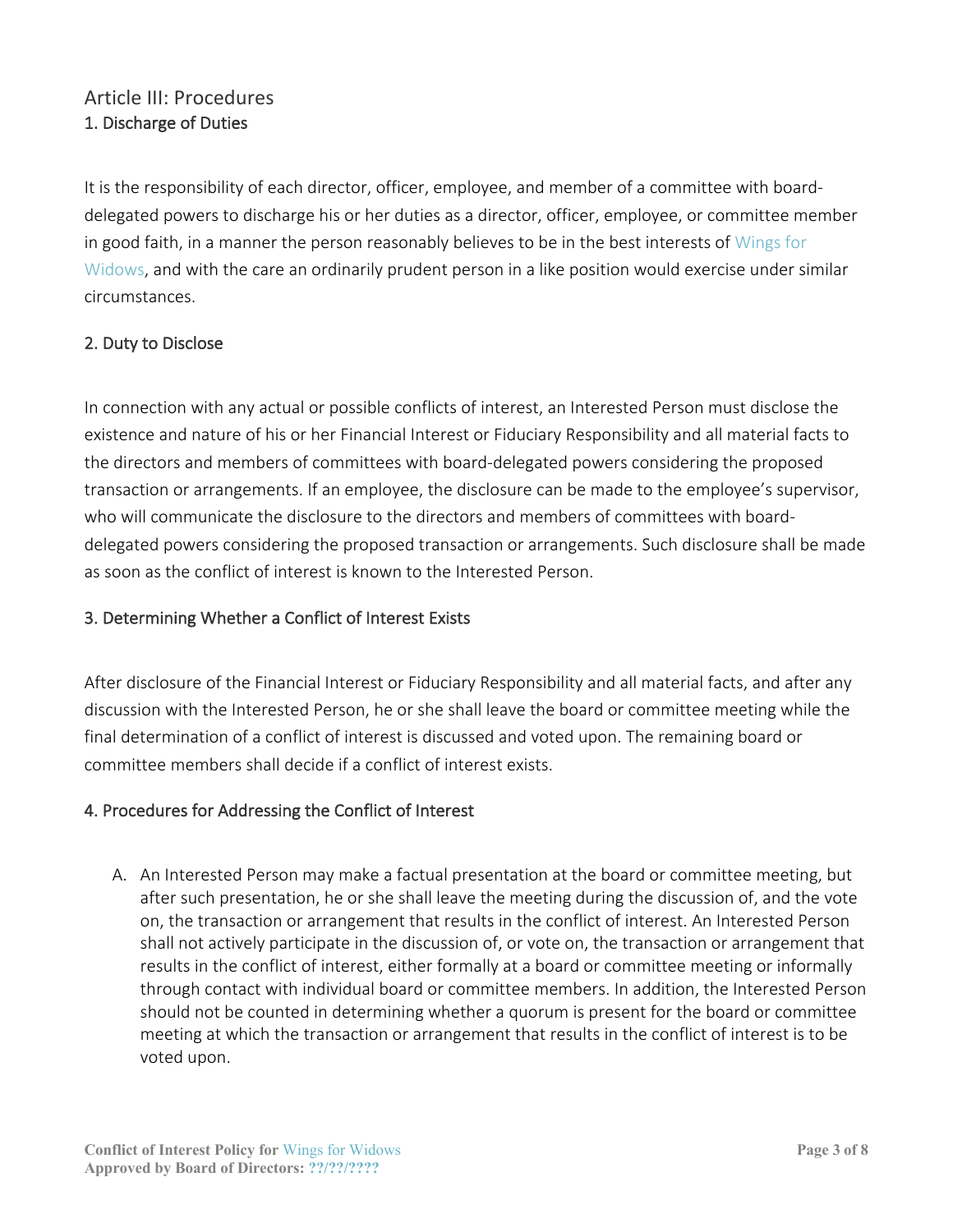- B. The chair of the board or committee shall, if appropriate, appoint a Disinterested Person or committee to investigate alternatives to the proposed transaction or arrangement.
- C. After exercising due diligence, the board or committee shall determine whether Wings for Widows can obtain a more advantageous transaction or arrangement with reasonable efforts from a person or entity that would not give rise to a conflict of interest.
- D. If a more advantageous transaction or arrangement is not reasonably attainable under circumstances that would not give rise to a conflict of interest, the board or committee shall determine by a majority vote (or other voting requirement, as provided in the Bylaws of Wings for Widows of the disinterested directors whether the transaction or arrangement is in Wings for Widows' interest, and for its own benefit and whether the transaction is fair and reasonable to Wings for Widows, and shall make its decision as to whether to enter into the transaction or arrangement in conformity with such determination.
- E. Interested Persons who have an actual or potential conflict of interest with respect to a Financial Interest or Fiduciary Responsibility that is not the subject of board or committee action shall refrain from any action that may affect Wings for Widows' participation in the transaction or arrangement that results in the conflict of interest. In the event it is not entirely clear that a conflict of interest exists, the individual with the potential conflict shall disclose the circumstances to the Chair or the Chair's designee, who shall determine whether there exists a conflict of interest that is subject to this policy.

#### 5. Violations of the Conflicts of Interest Policy

- A. If the board or committee has reasonable cause to believe that an Interested Person has failed to disclose actual or possible conflicts of interest or failed to discharge his or her duties in accordance with the fiduciary responsibilities, it shall inform the Interested Person of the basis for such belief and afford the Interested Person an opportunity to explain the alleged failure to disclose.
- B. If, after hearing the response of the Interested Person and making such further investigation as may be warranted in the circumstances, the board or committee determines that the Interested Person has in fact failed to discharge his or her duties in accordance with this policy or to disclose an actual or possible conflict of interest, it shall take appropriate disciplinary and corrective actions.

#### Article IV: Records of Proceedings

The minutes of the board and all committees with board-delegated powers shall contain:

A. The names of the persons who disclosed or otherwise were found to have a Financial Interest or a Fiduciary Responsibility in connection with an actual or possible conflict of interest, the nature of the Financial Interest or Fiduciary Responsibility, any action taken to determine whether a conflict of interest was present, and the board's or committee's decision as to whether a conflict of interest in fact existed.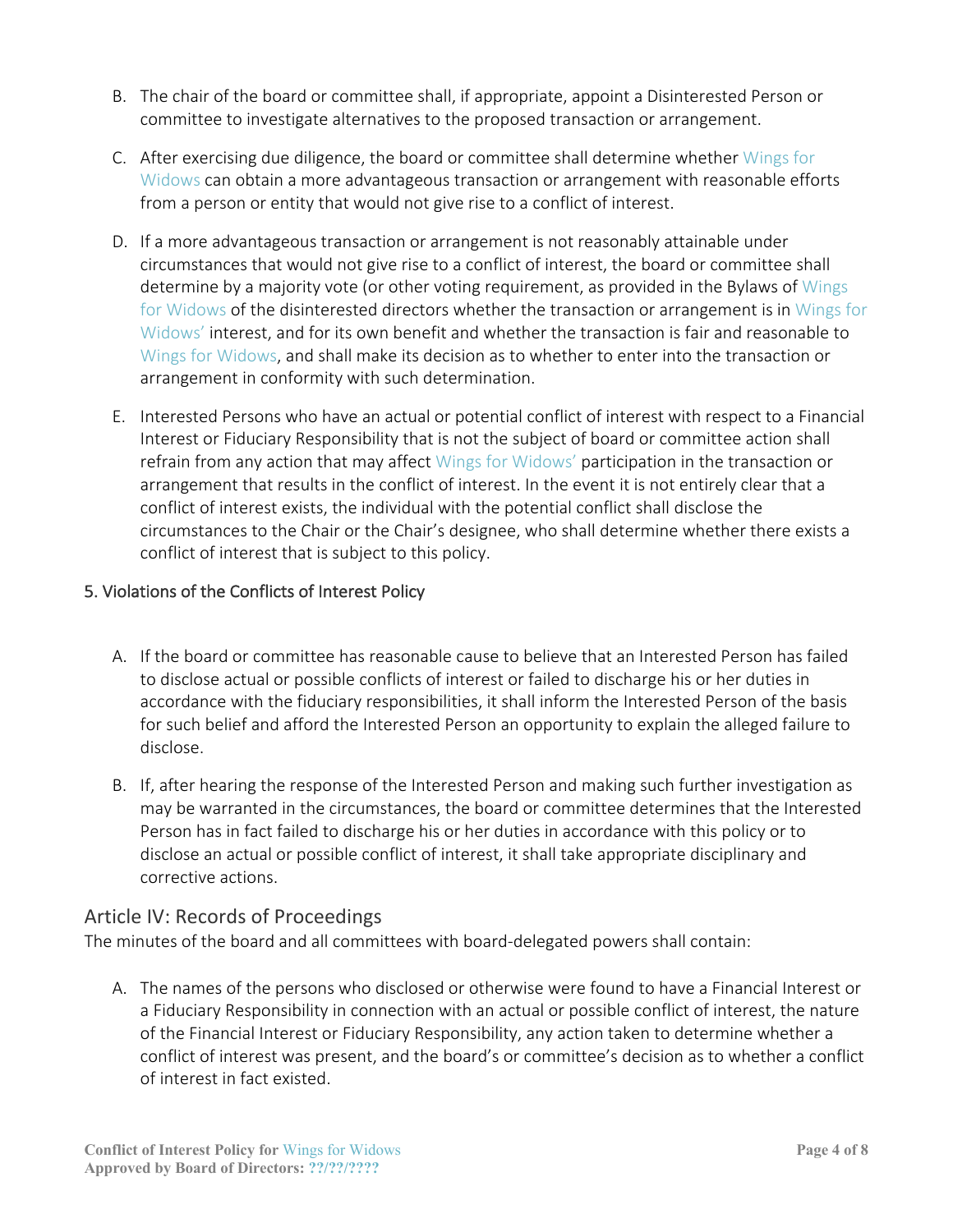B. The names of the persons who were present for discussions and votes relating to the transaction or arrangement, the names of the persons who recused themselves from such discussion and votes, the content of the discussion, including any alternatives to the proposed transaction or arrangement, and a record of any votes taken in connection therewith.

#### Article V: Compensation Committees

A voting member of any committee with board-delegated powers whose jurisdiction includes compensation matters and who receives compensation, directly or indirectly, from Wings for Widows for services is precluded from voting on matters pertaining to that member's compensation.

#### Article VI: Annual Statements

Each director, officer, employee, and member of a committee with board-delegated powers annually shall sign an acknowledgement and disclosure form that:

- A. Affirms that such person has received and reviewed a copy of the conflict of interest policy and agreed to comply with its terms; and
- B. Requires that such person disclose any Financial Interest in or Fiduciary Responsibility towards any entity such person believes may enter into a proposed transaction with Wings for Widows in the upcoming year.

#### Article VII: Periodic Reviews

To ensure that Wings for Widows operates in a manner consistent with its charitable purposes and that it does not engage in activities that could jeopardize its status as an organization exempt from federal income tax, periodic reviews shall be conducted. The periodic reviews shall, at a minimum, include the following subjects:

- A. Whether compensation arrangements and benefits are reasonable and are the result of arm'slength bargaining;
- B. Whether any grants are made to disqualified persons, or otherwise result in an excess benefit transaction; and
- C. Whether arrangements with other organizations conform to Wings for Widows' applicable written policies, are properly recorded, reflect reasonable payments for goods and services, if any, further Wings for Widows' charitable purposes and do not result in inurement or impermissible private benefit.

#### Article VIII: Use of Outside Experts

In conducting the periodic reviews provided for in Article VII, Wings for Widows may, but need not, use outside experts. If outside experts are used, their use shall not relieve the board of its responsibility for ensuring that periodic reviews are conducted.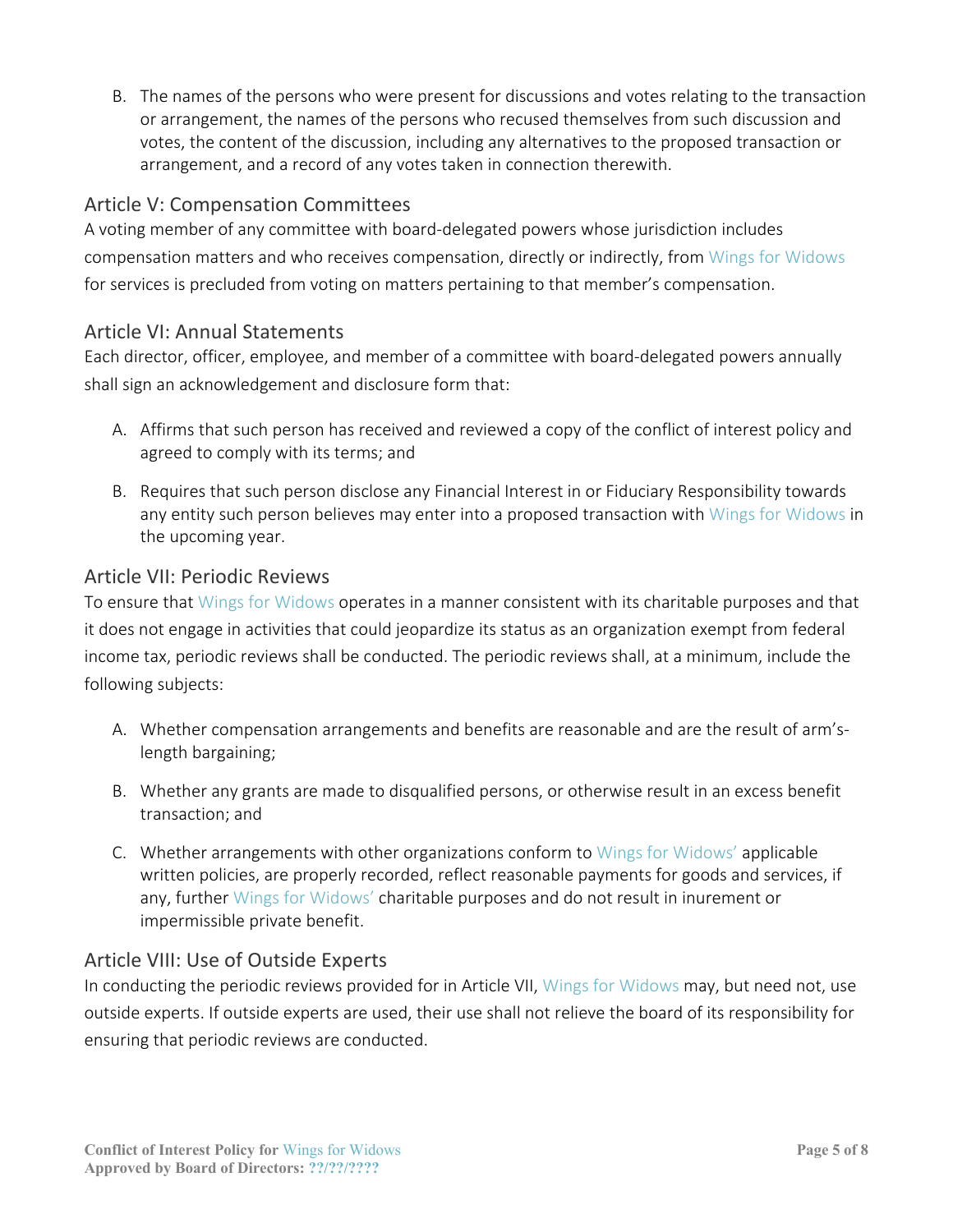# Conflict of Interest Disclosure Form

## 1. Conflicting Organizations

I am a director, trustee, officer, employee, representative of, or have a Financial Interest in the following organizations that have or may have a conflict with the interests of Wings for Widows:

## Organization and Title or Interest:

## 2. Conflicting Activities/Obligations

I am involved in no activity or transaction, nor am I a party to any contract involving interests that are or could be found to be adverse to Wings for Widows, except for the following:

## 3. Conflicting Business Opportunities/Commitments

I have not committed to, nor am I pursuing, any business opportunity that does or might adversely affect Wings for Widows, except for the following: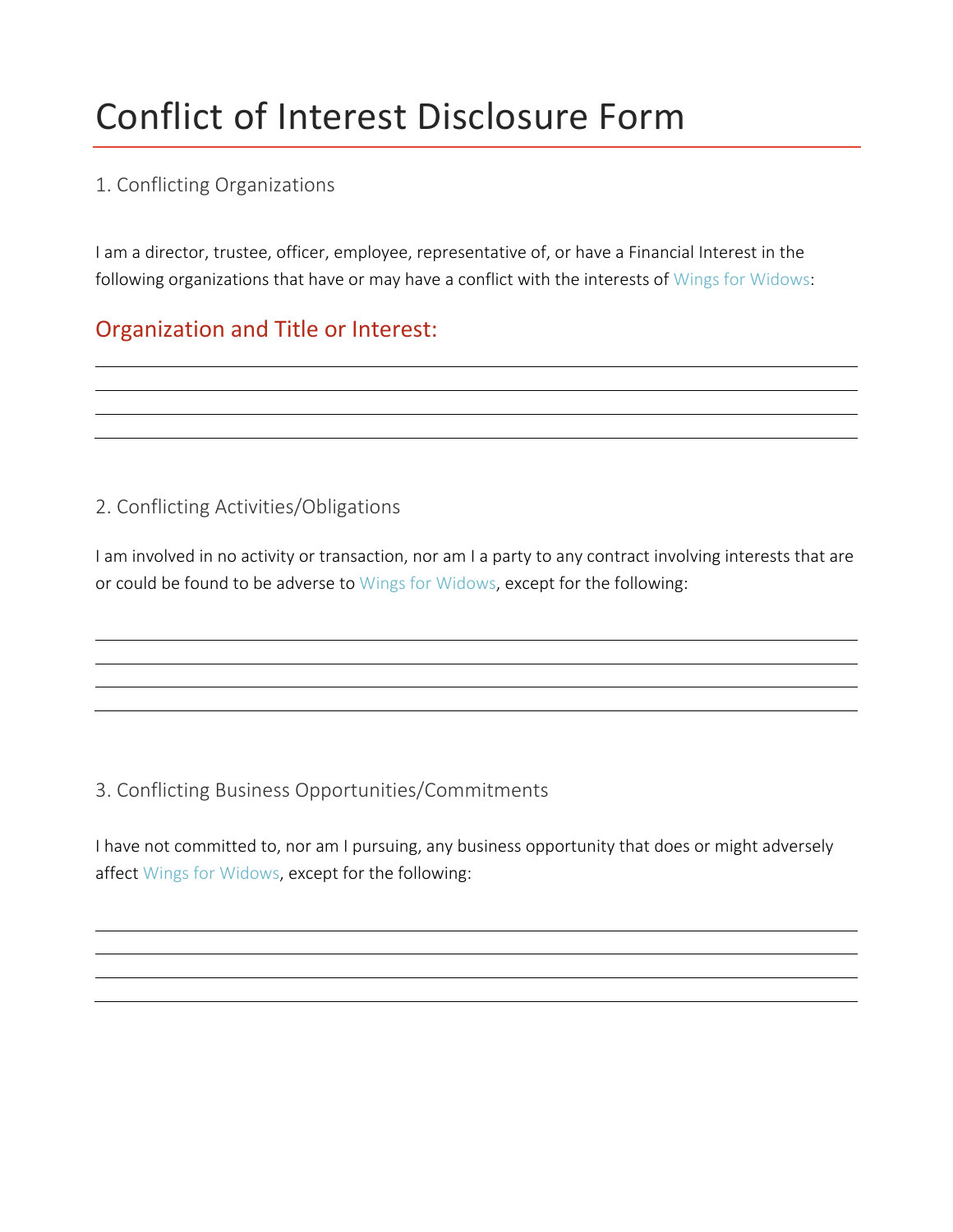## 4. Conflicting Relationships

I do not have a Fiduciary Relationship with any person with whom Wings for Widows is pursuing a business opportunity, except for the following:

## 5. Other Potential Conflicts

Any other concerns I may have regarding actual or potential conflicts of interest are listed below:

#### 6. Acknowledgment

The undersigned, being a director, officer, employee, or member of a committee with boarddelegated powers of Wings for Widows, hereby acknowledges the following:

- 1. I have received a copy of Wings for Widows' Conflict of Interest Policy (the "Policy").
- 2. I have read and understand the Policy.
- 3. I agree to comply with the Policy.
- 4. I understand that the Policy applies to the board of directors, officers, employees, and members of committees with board-delegated powers of Wings for Widows.
- 5. I understand that Wings for Widows is a nonprofit organization and that in order to maintain its federal tax exemption it must engage primarily in activities that accomplish one or more of its tax-exempt purposes.